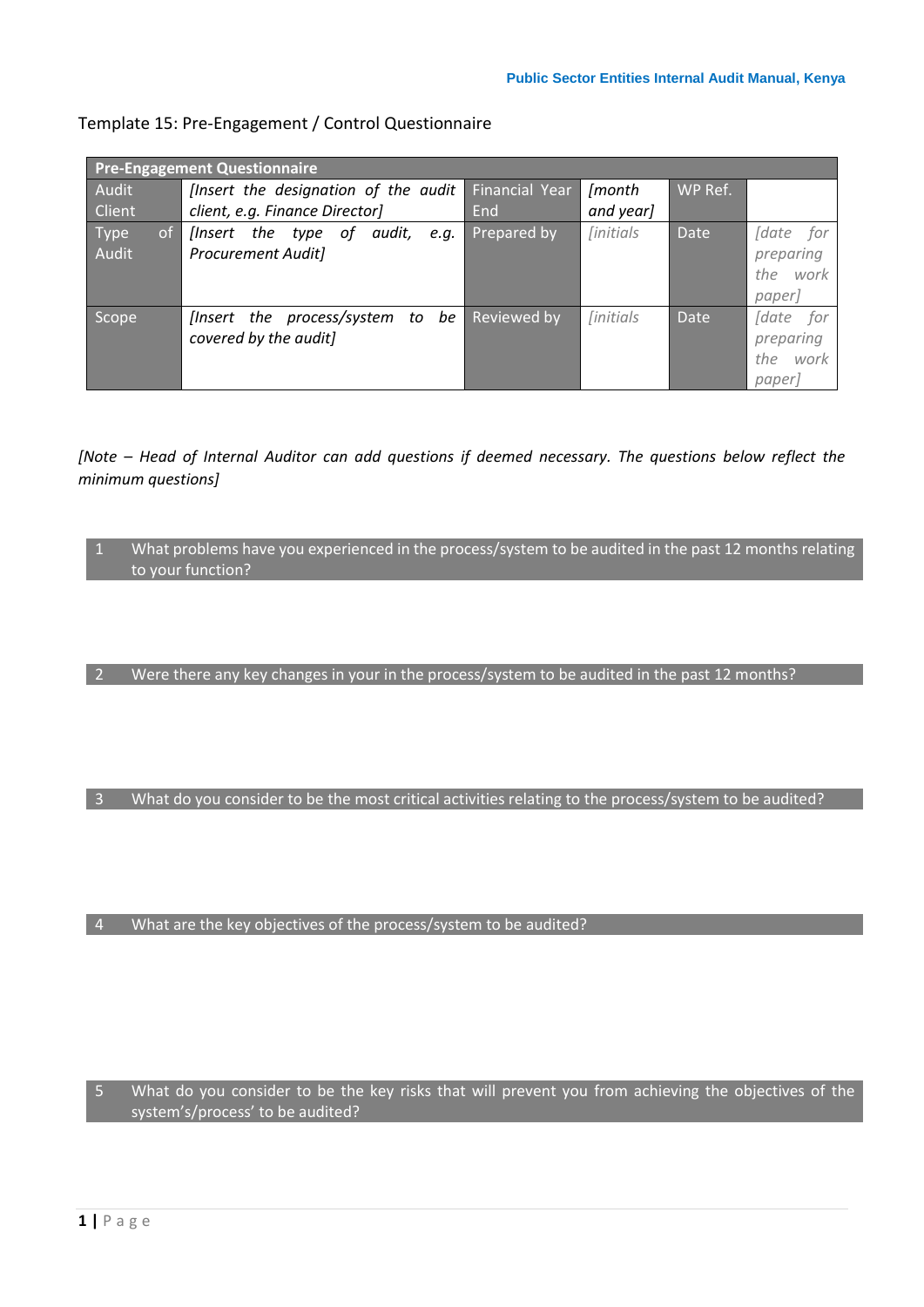$\boxed{6}$  In your opinion, are there any control weaknesses with regard to the system/process to be audited?

 $|7 \rangle$  What are the key legislation and standards that apply to the system/process to be audited?

8 What is the key value you expect from internal audit during the audit of the above system/process?

9 Are you aware of any fraud that has occurred in the system/process to be audited?

10 Are there any activities / sub-processes that are susceptible to fraud in the system/process to be audited?

<sup>11</sup> What is the attitude of entity executives and managers towards risk mitigation, sound internal controls and efficiency.

12 Has the entity established written policies and operational procedures for the government programmes, financial resources and other assets under its responsibility?

13 What is the extent to which the entity objectives and potential risks are articulated in the strategic plan.

Please add any pertinent information relevant to the audit that has not been addressed in the questions above